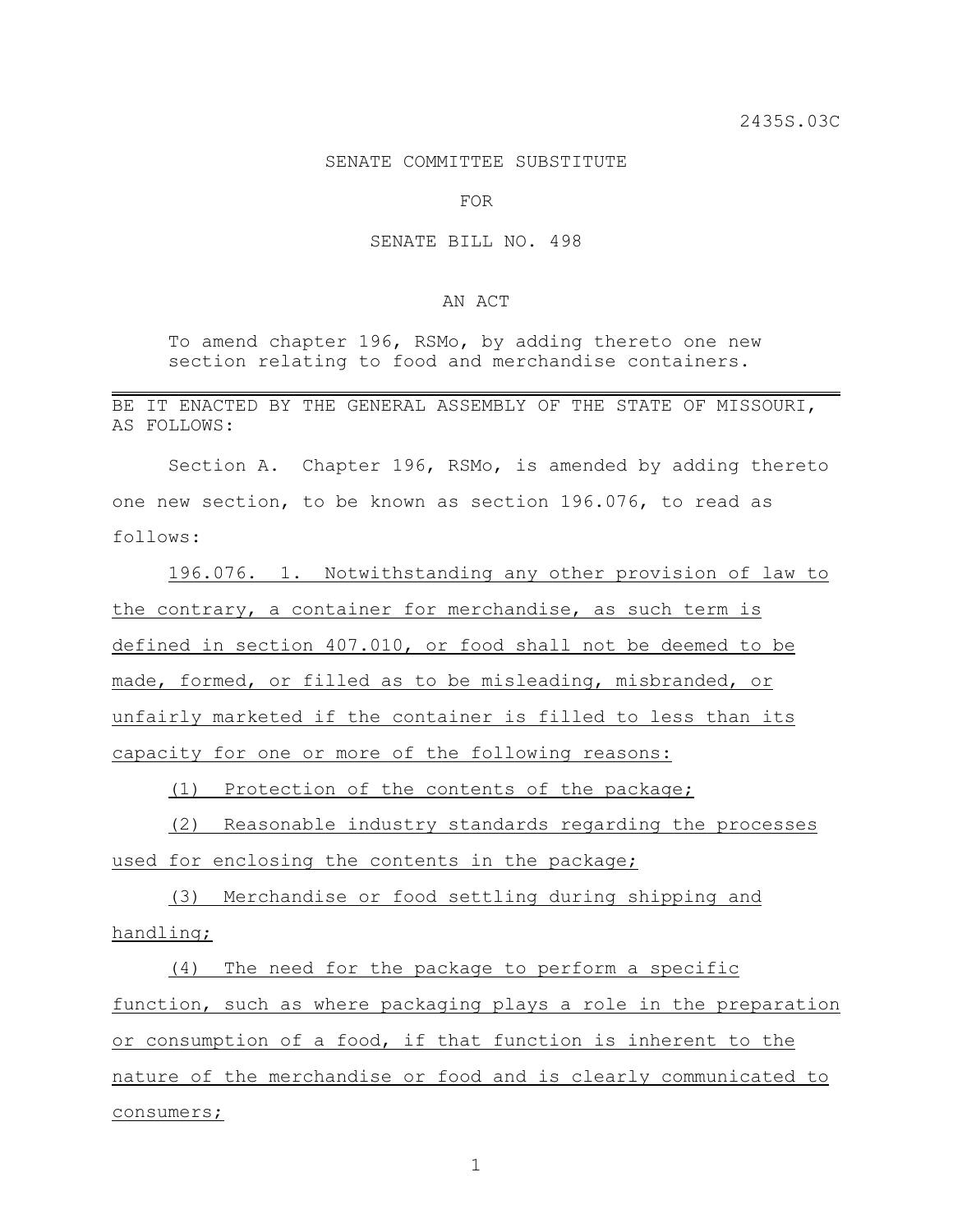(5) Inability to increase the level of fill or to further reduce the size of the package, such as where some minimum package is necessary to accommodate:

(a) Required food labeling exclusive of any vignette or other nonmandatory designs or label information; or

(b) Labeling information, such as those based on regulations adopted by the U.S. Food and Drug Administration or state or federal agencies under state or federal law, laws or regulations adopted by foreign governments, or under an industrywide voluntary labeling program;

(6) The fact that the product consists of food packaged in a reusable container or merchandise in a decorative or representational container where the container is part of the presentation of the food or merchandise and has value that is both significant in proportion to the value of the product and independent of its function to hold the food or merchandise, such as a gift combined with a container that is intended for further use after the food or merchandise is consumed or durable commemorative or promotional packages;

(7) Inability to increase the level of fill or to further reduce the size of the package where some minimum package is necessary to discourage pilfering, facilitate handling, or accommodate tamper-resistant devices;

(8) One or more of the following:

(a) The dimensions of the merchandise or food or immediate merchandise or food container are visible through the exterior packaging;

(b) The actual size of the merchandise or food or immediate

2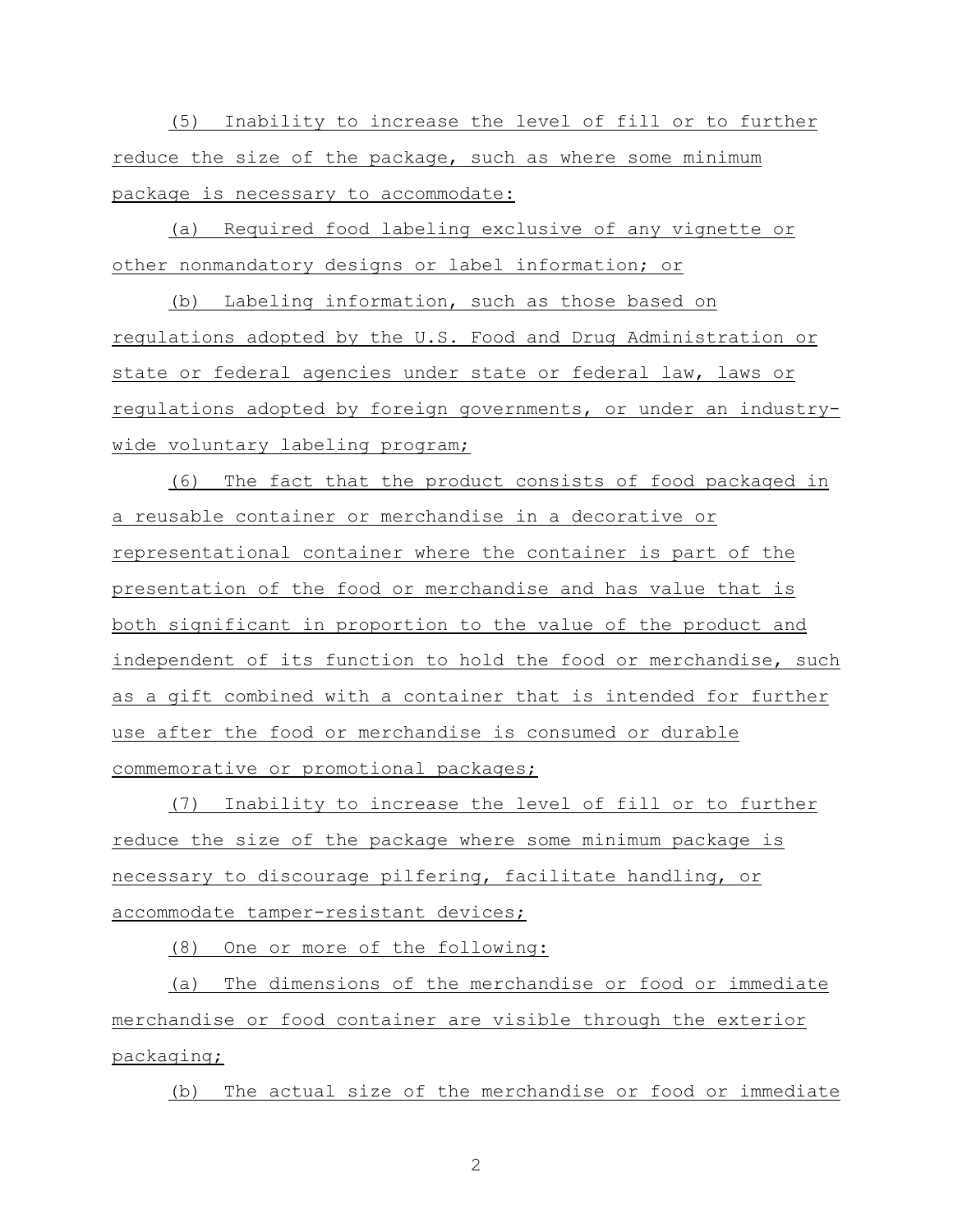merchandise or food container is clearly and conspicuously depicted on any side of the exterior packaging, excluding the bottom, accompanied by a clear and conspicuous disclosure in an easy-to-read point size and font that the depiction is the actual size of the merchandise or food or immediate merchandise or food container. If there are multiple units of the same merchandise or food in a package, only one actual size depiction is required per same size merchandise or food or immediate merchandise or food container;

(c) A line or a graphic that represents the merchandise or food or merchandise or food fill and a statement in an easy-toread point size and font communicating that the line or graphic represents the merchandise or food or merchandise or food fill as a "fill line", both of which are clearly and conspicuously depicted on exterior packaging or the immediate merchandise or food container if visible at point of sale. If the merchandise or food is subject to settling, the line shall represent the minimum amount of the merchandise or food after settling; or

(d) The actual quantity of the product in the container is clearly, conspicuously, and accurately disclosed in accordance with the provisions of subdivision (4) of section 413.065;

(9) The mode of commerce does not allow the consumer to view or handle the physical container or merchandise or food;

(10) The presence of any headspace within an immediate merchandise or food container necessary to facilitate the mixing, adding, shaking, or dispersion of liquids or powders by consumers before use;

(11) The exterior packaging contains a merchandise delivery

3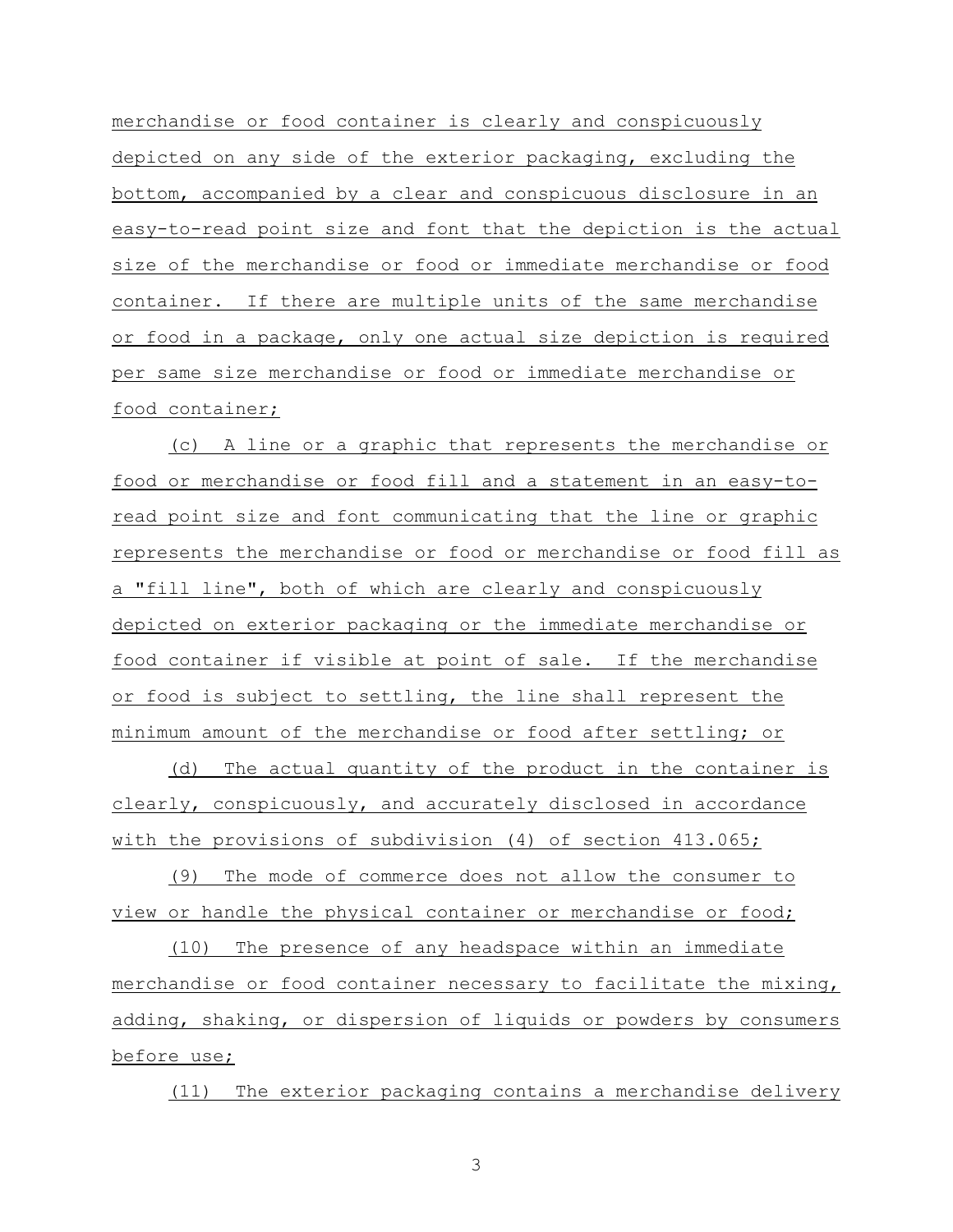or dosing device if the device is visible, or a clear and conspicuous depiction of the device appears on the exterior packaging, or it is readily apparent from the conspicuous exterior disclosures or the nature and name of the merchandise that a delivery or dosing device is contained in the package;

(12) The exterior packaging or immediate merchandise or food container is a kit that consists of a system, or multiple components, designed to produce a particular result that is not dependent upon the quantity of the contents, if the purpose of the kit is clearly and conspicuously disclosed on the exterior packaging;

(13) The exterior packaging of the merchandise is routinely displayed using tester units or demonstrations to consumers in retail stores, so that customers can see the actual, immediate container of the merchandise being sold, or a depiction of the actual size thereof before purchase;

(14) The exterior packaging consists of a single box or multiunit boxes for holiday or gift packages if the purchasers can adequately determine the quantity and sizes of the immediate merchandise container at the point of sale; or

(15) The exterior package is for a combination of purchased merchandise, together with a free sample or gift, wherein the exterior packaging is necessarily larger than it would otherwise be due to the inclusion of the sample or gift, if the presence of both the merchandise and gift and the quantity of each are clearly and conspicuously disclosed on the exterior packaging.

2. No action shall be brought alleging a violation of chapter 407 concerning the container of merchandise or food if

4